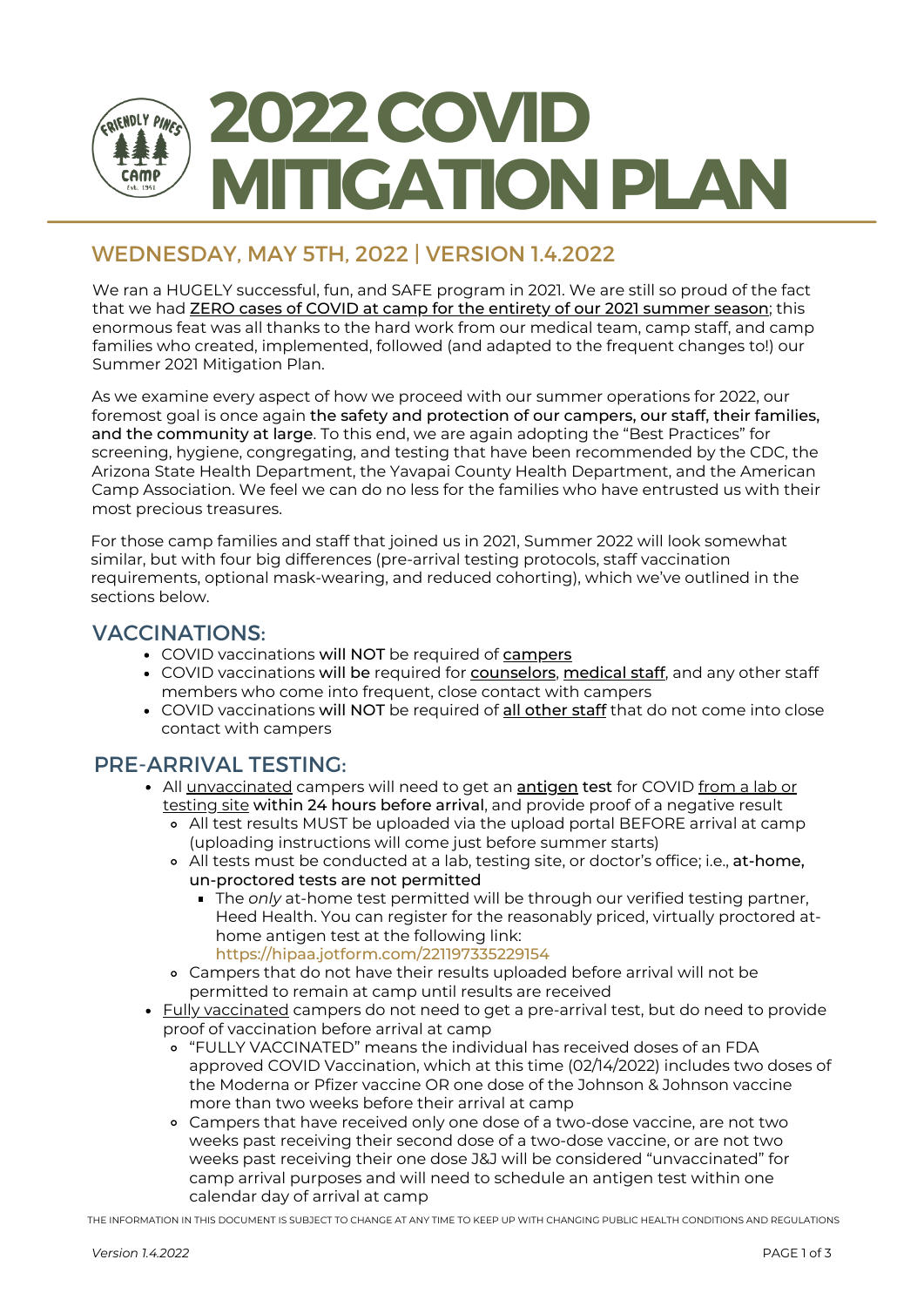- Campers that have legitimate documentation of a positive COVID infection & recovery within the previous 90 days before their arrival at camp can provide this documentation for the pre-arrival test requirement
	- Recently infected campers do not need to get an antigen test or have the vaccine, so long as they can provide proof of a positive test result from a doctor or lab.
	- Campers must be fully recovered from COVID to attend camp; campers that test positive within 10 days before their arrival date will not be permitted to attend camp
- After testing, campers must isolate until arriving at camp to prevent exposure. A signed document attesting to isolation may be required upon arrival.
- All campers and staff must do their due diligence to prevent a positive result before arriving or on the date of arrival at camp; we strongly suggest limiting interaction with anyone outside your immediate household for one week before your camper's arrival, just to be safe.

#### MASKS:

- Masks will *not* be required a vast majority of the time
	- Times where campers & staff *may* be asked to wear masks:
		- When visiting inside the infirmary
			- Campers who receive medications will be administered their meds through the infirmary window, and will remain outside; therefore they will not be required to wear a mask, so long as they remain outside.
		- Inside camp vehicles with other campers who are not in their immediate cabin group, like during transportation to/from activities.
- All campers and staff will still be required to bring a few reusable face masks with them, just in case
- Campers & staff who still wish to wear masks will be allowed and welcome to, and will not be asked to remove them except in situations where it may be hazardous; like swimming or sleeping
- FPC, its campers, and staff will maintain a welcoming and hospitable environment for all campers and staff, regardless of their comfort level and feelings towards masks/mask-wearing
- Unvaccinated and/or untested support staff will be required to wear masks when entering cabins, buildings, or when coming in close contact with others
- Unvaccinated and/or untested kitchen staff will be masked every day while working
- All staff, regardless of test or vaccine status, will be encouraged to wear masks on time off and/or when interacting with the public

### MISCELLANEOUS PRECAUTIONS:

- Temperatures of campers and staff will be taken and recorded daily for the first 3 days of each session, as well as upon arrival at camp
- Hand Sanitizer will be made available throughout camp for regular use
- Frequent hand-washing will continue to be encouraged

## CABIN AND ACTIVITY LIFE:

- Campers will choose their own activities and go to activities with campers from other cabins
- There will be no cohorts, and all activities, including evening activities, will be mixed
- During activities, and where appropriate/possible, counselors will encourage campers to maintain appropriate social distancing from other campers and staff